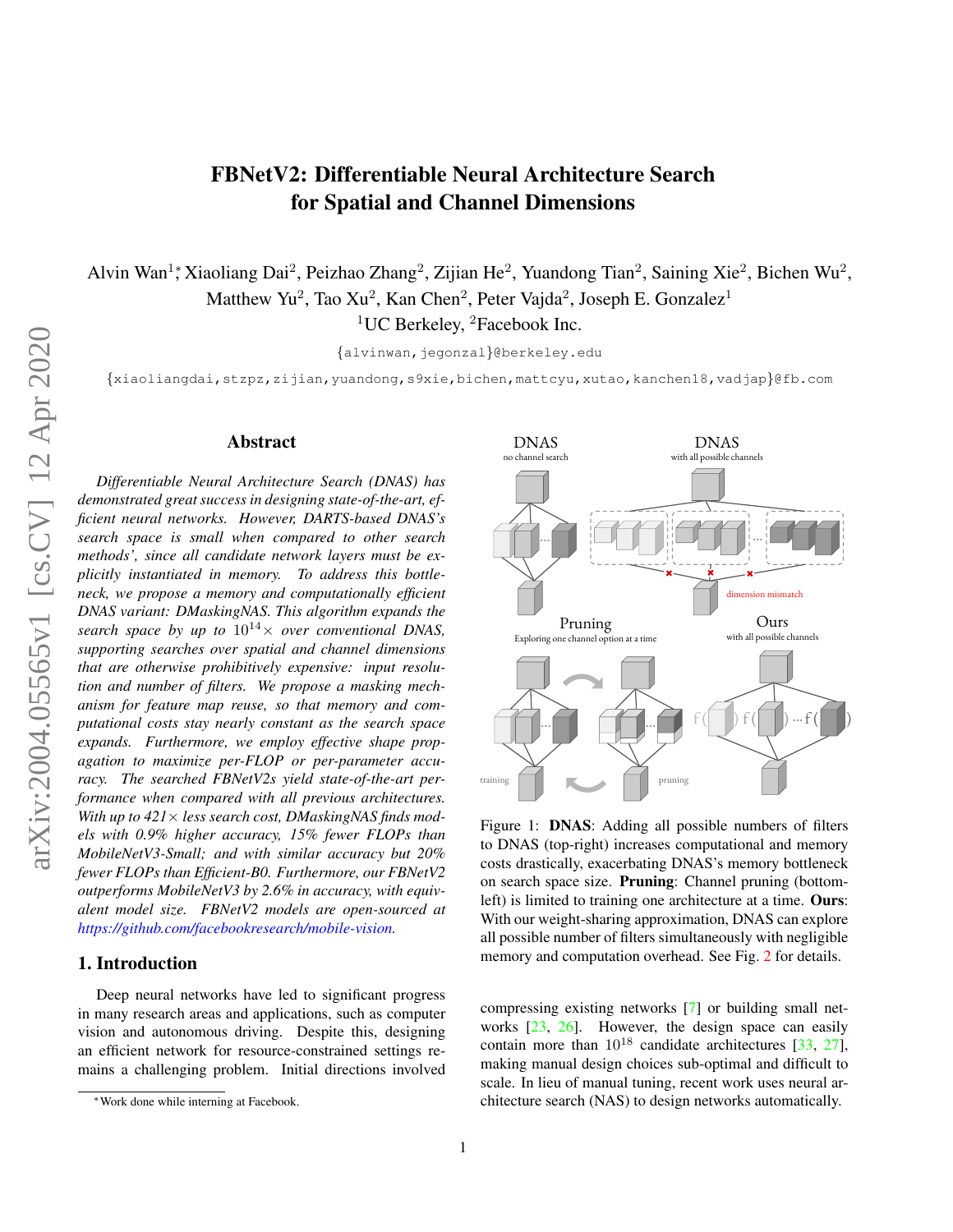Previous NAS methods utilize reinforcement learning (RL) techniques or evolutionary algorithms (EAs). However, both methods are computationally expensive and consume thousands of GPU hours [40, 29]. As a result, recent NAS literature [33, 20, 24] focuses on differentiable neural architecture search (DNAS); DNAS searches over a supergraph that encompasses all candidate architectures, selecting a single path as the final neural network. Unlike conventional NAS, DNAS can search large combinatorial spaces in the time it takes to train a single model [20, 35, 33, 27]. One class of DNAS methods, based on DARTS [20], suffer from two significant limitations [5]:

- Memory costs bound the search space. Short of paging in and out tensors, the supergraph and feature maps must reside in GPU memory for training, which limits the search space.
- Cost grows linearly with the number of options per layer. This means that each new search dimension introduces combinatorially more options and combinatorial memory and computational costs.

The other class of DNAS methods, not based on DARTS, suffer from similar issues: For example, ProxylessNAS tackles the memory constraint by training only one path in the supergraph each iteration. However, this means ProxylessNAS would take a prohibitively long time to converge on an order-of-magnitude larger search space. These memory and computation issues, for all DNAS methods, prevent us from expanding the search space to explore larger spaces of configurations. Noting that feature maps typically dominate memory cost [1], we propose a formulation of DNAS (Fig. 1) called DMaskingNAS (Fig. 2) that increases the search space size by orders of magnitude. To accomplish this, we represent multiple channel and input resolution options in the supergraph with masks, which carry negligible memory and computational costs. Furthermore, we reuse feature maps for all options in the supergraph, which enables nearly constant memory cost with increasing search space sizes. These optimizations yield the following three contributions:

- A memory and computationally efficient DNAS that optimizes both macro- (resolution, channels) and micro- (building blocks) architectures jointly in a  $10^{14} \times$  larger search space using differentiable search. To the best of our knowledge, we are the first to tackle this problem using a differentiable search framework supergraph, with substantially less computational cost and roughly constant memory cost.
- A masking mechanism and effective shape propagation for feature map reuse. This is applied to both the spatial and channel dimensions in DNAS.

• State-of-the-art results on ImageNet classification. With only 27 hours on 8 GPUs, our searched compact models lead to substantial per-parameter, per-FLOP accuracy improvements. The searched models outperform all previous state-of-the-art neural networks, both manually and automatically designed, small and large.

Table 1: The number of DMaskingNAS design choices eclipses that of previous search spaces: number of channels c, kernel size  $k$ , number of layers  $l$ , bottleneck type  $b$ , input resolution  $r$ , and expansion rate  $e$ .

| NAS algorithm             | C |  | h | e |
|---------------------------|---|--|---|---|
| MnasNet [29]              |   |  |   |   |
| ProxylessNAS [2]          |   |  |   |   |
| Single-Path NAS [27]      |   |  |   |   |
| ChamNet $\lceil 3 \rceil$ |   |  |   |   |
| <b>FBNet</b> [33]         |   |  |   |   |
| DMaskingNAS               |   |  |   |   |

# 2. Related Work

Hand-crafted, efficient neural networks see two predominant approaches: (1) compressing existing architectures and (2) designing compact architectures from scratch.

Network compression includes both architectural and non-architectural modifications. One non-architectural approach is low-bit quantization, where weights and activations alike may be represented with fewer bits. For example, Wang et al. [31] propose hardware-aware automated quantization, which achieves a  $1.4$ - $1.95\times$  latency reduction on MobileNet [12]. These techniques are orthogonal to and can be combined with the methods in this paper. Alternatively, architectural modifications include network pruning [8, 32, 36], where various heuristics govern layer-wise or channel-wise pruning. For example, Han et al. [8] show that magnitude-based pruning can reduce parameter count by orders of magnitude without accuracy loss, and NetAdapt [37] utilizes a filter pruning algorithm that achieves a  $1.2\times$  speedup for MobileNetV2. However, with heuristicsbased simplifications, pruning methods train potential architectures separately, one after another – in some cases, pruning methods consider only one architecture [22, 10].

Compact architecture design aims to directly construct efficient networks, rather than trim an expensive one [15, 34]. For example, MobileNet [12] and MobileNetV2 [26] achieve substantial efficiency improvements by exploiting a depth-wise convolution and an inverted residual block, respectively. ShuffleNetV2 [23] shrinks the model size utilizing low-cost group convolutions. Tan et al. propose a compound scaling method, obtaining a family of architectures that achieve state-of-the-art accuracy with an order of magnitude fewer parameters than previous convolutional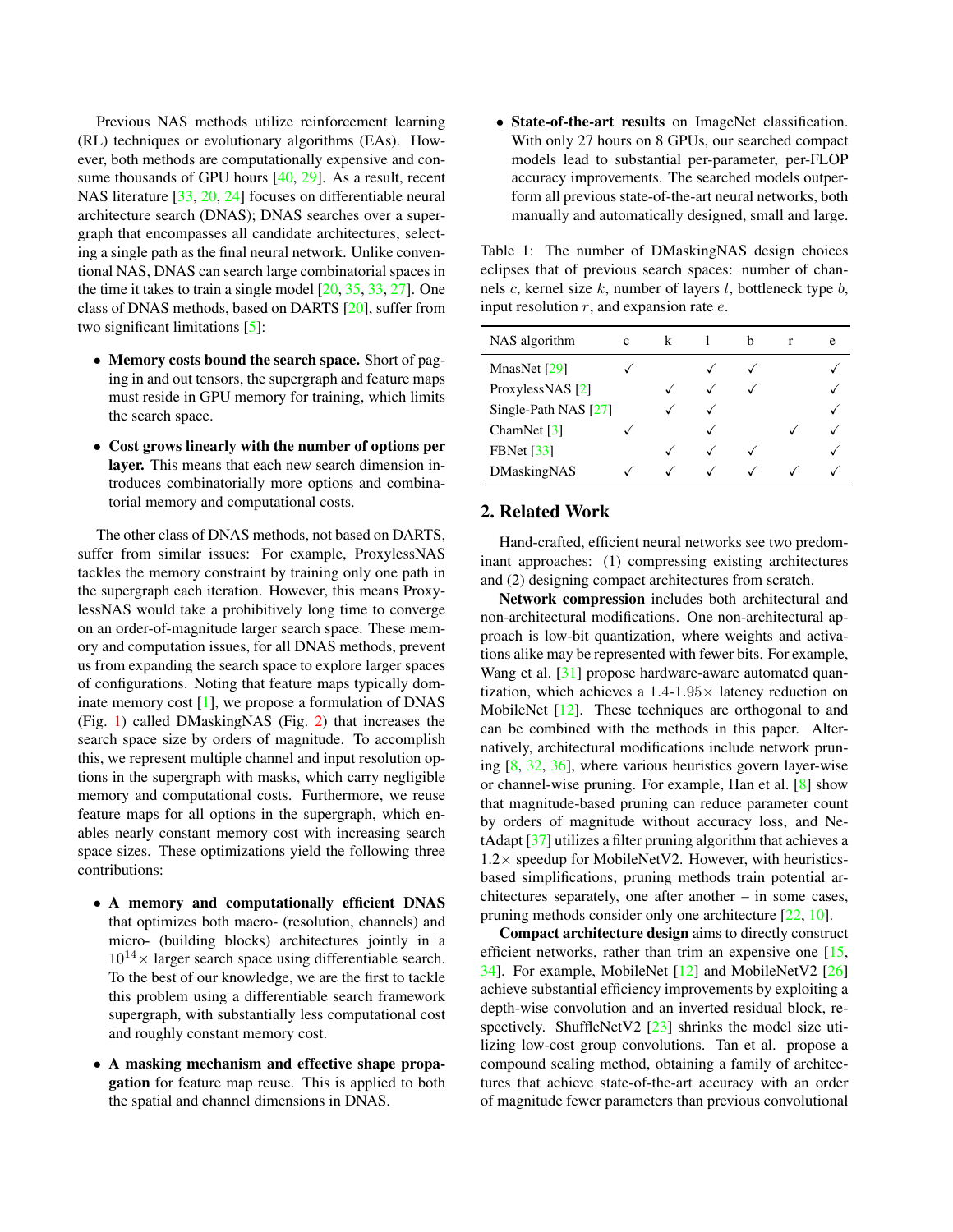

Figure 2: **Channel Masking** for channel search: A column vector mask  $M \in \mathbb{R}^c$  is the weighted sum of several masks  $m_i \in \mathbb{R}^c$ , with Gumbel Softmax weights  $g_i$ . Each  $m_i$  has ones (white) in the first k entries and zeros (blue) in the next  $c - k$ entries, for some  $k \in \mathbb{Z}$ . Multiplication with this mask speeds up channel search, using a weight-sharing approximation described in Fig. 3. Resolution Subsampling for input resolution:  $X$  is an intermediate output feature map for the network. A is subsampled from X using nearest neighbors. Values at the blue pixels in column A are assembled to create the smaller feature map in  $B$ . Next, run the operation  $F$ . Finally, each value in  $C$  is placed back into a larger feature map in  $D$ . Note we put values back  $(D)$  into pixels where we pulled values from  $(A)$ . This process is motivated in Fig. 4.

networks [30]. However, these models rely on finely-tuned, manual decisions that are bested by automatic design.

Neural architecture search automates the design of state-of-the-art neural networks. Zoph et al. first proposed using RL for automated neural network design in [39]. This and other early NAS approaches are based on RL [39, 29] and EA [25]. However, both approaches consume substantial computational resources.

Later works utilize various techniques to reduce the computational cost of search. One such technique formulates the architecture search problem as a path-finding process in a supergraph [33, 20, 6, 27]. Among them, gradient-based NAS has emerged as a promising tool. Wu et al. show that gradient-based, differentiable NAS yields state-of-theart compact architectures with  $421 \times$  less search cost than RL-based approaches. Another direction is to exploit a performance predictor to guide the search process [3, 19]. Such approaches explore the search space by trimming progressively and lead to significant reductions in search cost.

Stamoulis et al. [28] introduce weight-sharing to further reduce the computational cost of search. However, kernel weight-sharing doesn't address the primary drawback of DARTS, namely a memory bottleneck yielding small search space size: Say a "mixed kernel" contains weights shared between a  $3 \times 3$  and  $5 \times 5$ . Since it is impossible to extract a  $3 \times 3$  convolution's outputs from a  $5 \times 5$ 's (and vice versa), this mixed kernel still convolves  $2\times$  and still stores 2 feature maps for backpropagation. Thus, 2 kernel-weight-sharing convolutions induce memory and computational costs of 2 vanilla convolutions.

Searching along spatial and channel dimensions has been studied both with and without NAS. Liu et al [18] develop a NAS variant that searches over varying strides for semantic segmentation. However, this method suffers from increasing memory cost as the number of possible input resolutions grows. As described above, network pruning suffers from inefficient and sequential exploration of architectures, one-by-one. Yu et al [38] amend this partially by creating a batchnorm invariant to the number input channels; after training the "supergraph" they see competitive accuracy without further training, for each possible subset of channels. Yu et al  $[21]$  expand on these slimmable networks by introducing a test-time greedy channel selection procedure. However, these methods are orthogonal to and can be combined with DMaskingNAS, as we train the sampled architecture from scratch. To address these concerns, our algorithm jointly optimizes over multiple input resolutions and channel options simultaneously, increasing memory cost only negligibly as the number of options grows. This allows DMaskingNAS to support orders of magnitude more possible architectures, under existing memory constraints.

# 3. Method

We propose DMaskingNAS to search over spatial and channel dimensions, summarized in Fig. 2. The search space would be computationally prohibitive and ill-formed without the optimizations described below; our approach makes it possible to search this expanded search space (Table 1) over channels and input resolutions.

#### 3.1. Channel Search

To support searches over varying numbers of channels, previous DNAS methods simply instantiate a block for ev-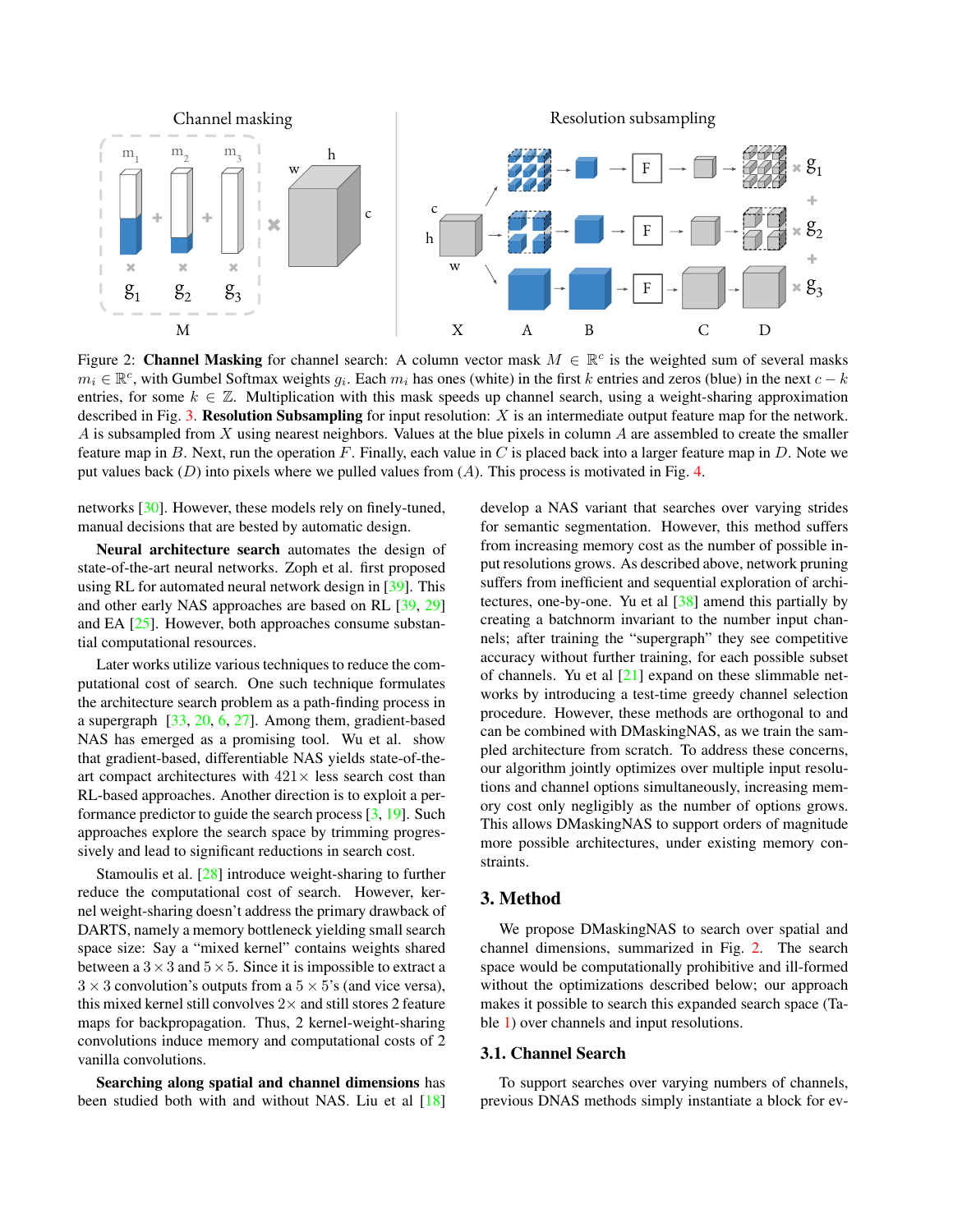

Figure 3: Channel Search Challenges: Step A: Consider 3 convolutions with varying numbers of filters. Each output (gray) will have varying numbers of channels. Thus, the outputs cannot be naively summed. Step B: Zeropadding (blue) outputs allows them to be summed. However, both FLOP and memory cost increases sub-linearly with the number of channel options. **Step C**: This is equivalent to running three convolutions with equal numbers of filters, multiplied by masks of zeros (blue) and ones (white). Step D: We approximate using weight sharing – all three convolutions are represented by one convolution. Step E: This is equivalent to summing the masks first, before multiplying by the output. Now, FLOP and memory cost are effectively constant w.r.t. the number of channel options.

ery channel option in the supergraph. For a convolution with k filters, this could mean up to  $k(k + 1)/2 \sim O(k^2)$ convolutions. Previous channel pruning methods [21] suffer from a similar drawback: each option must be trained separately, finding the "optimal" channel count in one shot or iteratively. Furthermore, even without saturating the maximum number of possibilities, there are two problems, the first of which makes this search impossible:

- 1. Incompatible dimensions: DNAS is divided into several "cells". In each cell, we consider a number of different block options; the outputs of all options are combined in a weighted sum. This means that all block outputs must align dimensions. If each block adopts convolutions with different number of filters, each output will have a different number of channels. As a result, DNAS could not perform a weighted sum.
- 2. Slower training, increased memory cost: Even with a workaround, with this nave instantiation, each con-

volution with a different channel option must be run separately, resulting in a  $O(k)$  increase in FLOP cost. Furthermore, each output feature map must be stored separately in memory.

To address the aforementioned issues, we handle the incompatibility (Fig. 3, Step A): consider a block  $b$  with varying numbers of filters, where  $b_i$  denotes this block with  $i$ filters. The maximum number of filters is  $k$ . The outputs of all blocks are then zero-padded to have  $k$  channels (Fig. 3, Step B). Given input  $x$ , the Gumbel Softmax output is thus the following, with Gumbel weights  $g_i$ :

$$
y = \sum_{i=1}^{k} g_i \text{PAD}(b_i(x), k)
$$
 (1)

Note that this is equivalent to increasing the number of filters for all convolutions to  $k$ , and masking out the extra channels (Fig. 3, Step C).  $\mathbb{I}_i \in \mathbb{R}^k$  is a column vector with i leading 1s and  $k - i$  trailing zeros. Note that the search method is invariant to the ordering of 1s and 0s. Since all blocks  $b_i$  have the same number of filters, we can approximate by sharing weights, so that  $b_i = b$  (Fig. 3, Step D).

$$
y = \sum_{i=1}^{k} g_i(b(x) \circ \mathbb{1}_i)
$$
 (2)

Finally, with this approximation, we can handle the computational complexity of the nave channel search approach: this is equivalent to computing the aggregate mask and running the block b only once (Fig.  $3$ , Step E).

$$
y = b(x) \circ \underbrace{\sum_{i=1}^{k} g_i 1_i}_{M}
$$
 (3)

This approximation only requires one forward pass and one feature map, inducing no additional FLOP or memory costs other than the negligible  $M$  term in Eq. 3 (Fig. 2, Channel Masking). Furthermore, the approximation falls short of equivalence only because weights are shared, which is shown to reduce train time and boost accuracy in DNAS [28]. This allows us to search the number of output channels for any block, including related architectural decisions such as the expansion rate in an inverted residual block.

#### 3.2. Input Resolution Search

For spatial dimensions, we search over input resolutions. As with channels, previous DNAS methods would simply instantiate each block with every input resolution. This nave method's downfalls are twofold: increased memory cost and incompatible dimensions. As before, we address both issues directly by zero-padding the result. However, there are two caveats: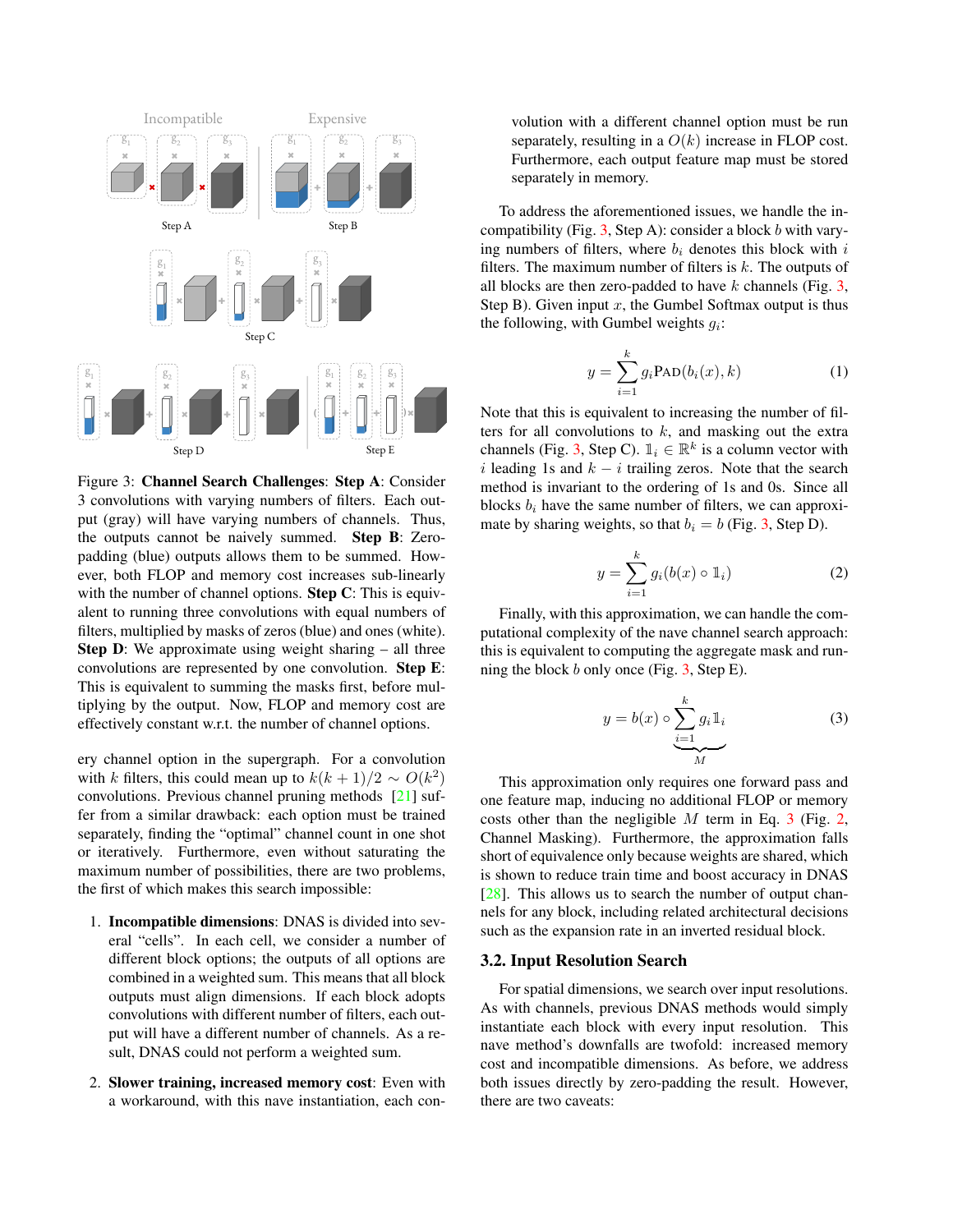- 1. Pixel misalignment: means padding cannot occur navely as before. It would not make sense to zeropad the periphery of the image, since the sum in Eq. 1 would result in misaligned pixels (Fig. 4, B). To handle pixel misalignment, we zero-pad such that zeros are interspersed spatially (Fig. 4, C). This zero-padding pattern is uniform; except for the zeros, this is a nearest neighbors upsampling. For example, a  $2\times$  increase in size would involve zero-padding every other row and column. Zero-padding instead of upsampling minimizes "pixel contamination" across input resolutions (Fig. 5).
- 2. Receptive field misalignment: Since subsets of the feature map correspond to different resolutions, navely convolving over the full feature map would result in a reduced receptive field (Fig. 4, D). To handle receptive field misalignment, we convolve over subsampled input instead. (Fig. 4, E). Using Gumbel Softmax, we arrive at "resolution subsampling" in Fig. 2.

NASNet [40] introduces a similar notion of combining hidden states. These combinations are also used to efficiently explore a combinatorially large search space but are used to determine – instead of input resolution or channels – the number of times to repeat a searched cell. With the above insights, the input resolution search thus incurs constant memory cost, regardless of the number of input resolutions. On the other hand, computational cost increases sub-linearly as the number of resolutions grows.

# 3.3. Effective Shape Propagation

Note this calculation for effective shape is only used during training. In our formulation of the weighted sum Eq. 1, the output  $y$  retains the maximum number of channels. However, there exists a non-integral number of *effective* channels: say a 16-channel output has Gumbel weight  $g_i = 0.8$  and a 12-channel output has weight  $g_i = 0.2$ . This means the effective number of channels is  $0.8 * 16 +$  $0.2 * 12 = 15.2$ . These effective channels are necessary for both FLOP and parameter computation, as assigning higher weight to more channels should incur a larger cost penalty. This effective shape is how we realize effective resource costs introduced in previous works [33, 35]: First, define the gumbel softmax weights as

$$
g_i^l = \frac{\exp[(\alpha_i^l + \epsilon_i^l)/\tau]}{\sum_i \exp[(\alpha_i^l + \epsilon_i^l)/\tau]}
$$
(4)

with sampling parameter  $\alpha$ , Gumbel noise  $\epsilon$ , temperature  $\tau$ . For a convolution with Gumbel Softmax in the  $l^{th}$  layer, we define its effective output shape  $\bar{S}_{out}^l$  in Eq. 7 using effective output channel ( $\overline{C}_{out}$ , Eq. 5), and effective height, width  $(\bar{h}_{out}^l, \bar{w}_{out}^l,$  Eq. 6).

$$
\bar{C}_{out}^l = \Sigma_i g_i^l \cdot C_{i,out}^l \tag{5}
$$

Incompatible Dimensions



ar notion of combining<br>
ar notion of combining<br>
For each use to teffi-<br>
regre search space but are<br>
search deal. With the<br>
search thus incurs con-<br>
search thus incurs con-<br>
incursional cost increases<br>
Figure 4: **Spatial S** Figure 4: Spatial Search Challenges: A: Tensors with different spatial dimensions cannot be summed due to incompatible dimensions. B: Zero-padding along the periphery of the smaller feature map makes summing possible. However, the top-right pixels (blue) are not aligned correctly. C: Interspersing zero-padding spatially results in a sum that aligns pixels correctly. Note the top-right pixels of both feature maps are correctly overlapping in the sum.  $\mathbf{D}$ : Say F is a convolution with  $3 \times 3$  kernels. Convolving navely with the feature map, containing a subset (gray), results in reduced receptive field  $(2 \times 2,$  blue) for the subset. E: To preserve receptive field for all searched input resolutions, the input must be subsampled before convolving. Note the receptive field (blue) is still  $3 \times 3$ . Furthermore, note we can achieve the same effect, without the need to construct a smaller tensor, with appropriately-strided dilated convolutions; we subsample to avoid modifying the operation F.

$$
\bar{h}_{out}^l = \Sigma_i g_i^l \cdot \bar{h}_{in}^l, \bar{w}_{out}^l = \Sigma_i g_i^l \cdot \bar{w}_{in}^l \tag{6}
$$

$$
\bar{S}_{out}^l = (n, \bar{C}_{out}^l, \bar{h}_{out}^l, \bar{w}_{out}^l)
$$
\n(7)

with batch size *n*, effective input width  $\bar{w}_{in}$  and height  $\bar{h}_{in}$ .

For a convolution layer without a Gumbel Softmax, effective output shape simplifies to Eq. 8, where effective channel count is equal to actual channel count. For a depthwise convolution, effective output shape simplifies to Eq. 9,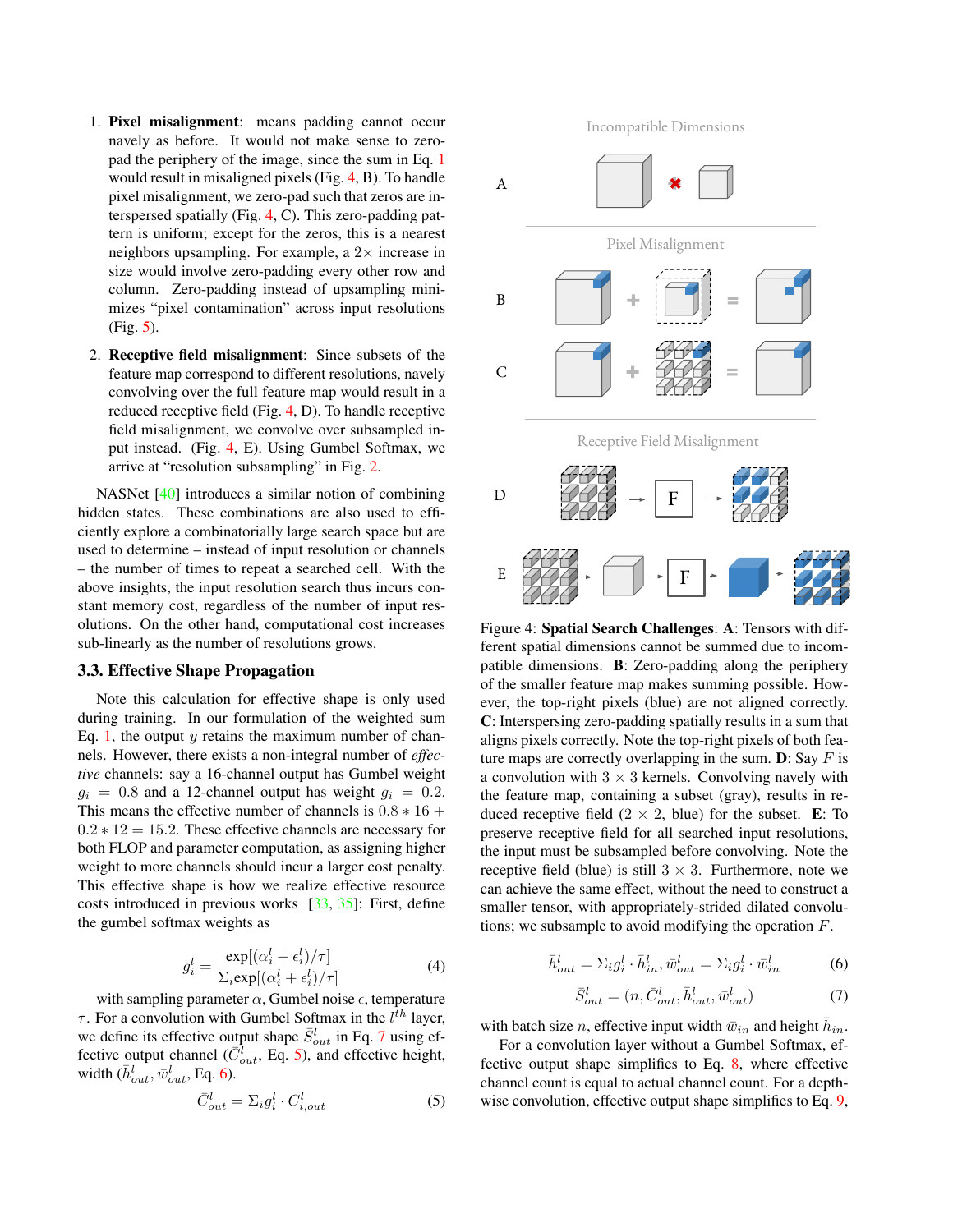

Figure 5: Minimizing Pixel "Contamination": On the far left, we have the original  $8 \times 8$  feature map. The blue  $4 \times 4$  is a feature map subsampled with nearest neighbors and zeropadded uniformly. The yellow  $2 \times 2$  is also subsampled and zero-padded. Summing the  $2 \times 2$  with the  $4 \times 4$  yields the combined feature map to the far right. Only the green pixels in the corners hold values from both feature map sizes; these green values are "contaminated" by the lower resolution feature maps.

where effective channel count is simply propagated.

$$
\bar{C}_{out}^l = C_{out}^l \tag{8}
$$

$$
\bar{C}_{out}^l = \bar{C}_{in}^l \tag{9}
$$

with actual output channel count  $C_{out}$ , effective input channel count  $\bar{C}_{in}$ . Then, we define the cost function for the  $l^{th}$ layer as follow:

$$
\text{cost}^{l} = \begin{cases} k^{2} \cdot \bar{h}_{out}^{l} \cdot \bar{w}_{out}^{l} \cdot \bar{C}_{in}^{l} \cdot \bar{C}_{out}^{l} / \gamma & \text{if FLOP} \\ k^{2} \cdot \bar{C}_{in}^{l} \cdot \bar{C}_{out}^{l} / \gamma & \text{if param} \end{cases}
$$
(10)

with  $\gamma$  convolution groups. The effective input channels for the  $(l+1)^{th}$  layer are  $\overline{\tilde{C}}_{in}^{l+1} = \overline{C}_{out}^{l}$ . The total training loss consists of (1) cross-entropy loss and (2) total cost, which is the sum of cost from all layers:  $cost_{total} = \sum_l cost^l$ .

In the forward pass, for all convolutions, we calculate and return both the output tensor and effective output shape. Additionally,  $\tau$  in the Gumbel Softmax Eq. 4 decreases throughout training, [16], forcing  $g^l$  to approach a one-hot distribution.  $\argmax_i g_i^l$  would thus select a path of blocks in the supergraph; a single channel and expansion rate option for each block; and a single input resolution for the entire network. This final architecture is then trained. Note this final model does not employ masking or require effective shapes.

# 4. Experiments

We use DMaskingNAS to search for convolutional network architectures under different objectives. We compare our search space, performance of searched models, and search cost to previously state-of-the-art networks. Detailed numerical results are listed in Table 4.



Figure 6: Searched FBNetV2 architectures, with colors denoting different kernel sizes and heights denoting different expansion rates. The heights are drawn to scale.

#### 4.1. Experimental Setup

We implement DMaskingNAS using PyTorch on 8 Tesla V100 GPUs with 16GB memory. We use DMaskingNAS to search for convolutional neural networks on the ImageNet (ILSVRC 2012) classification dataset [4], a widely-used NAS evaluation benchmark. We use the same training settings as reported in [33]: we randomly select 10% of classes from the original 1000 classes and train the supergraph for 90 epochs. In each epoch, we train the network weights with 80% of training samples using SGD. We then train the Gumbel Softmax sampling parameter  $\alpha$  with the remaining 20% using Adam [17]. We set initial temperature  $\tau$  to 5.0 and exponentially anneal by  $e^{-0.045} \approx 0.956$  every epoch.

# 4.2. Search Space

Previous cell-level searches produced fragmented, complicated, and latency-unfriendly blocks. Thus, we adopt a layer-wise search space for known, latency-friendly blocks.

Table 3 describes the micro-architecture search space: the block structure is inspired by  $[26, 11]$  and sequentially consists of a  $1 \times 1$  point-wise convolution, a  $3 \times 3$  or  $5 \times 5$ depth-wise convolution, and another  $1 \times 1$  point-wise convolution. Table 2 describes the macro-architecture. The search space contains more than  $10^{35}$  candidate architectures, which is  $10^{14} \times$  larger than DNAS's [33].

# 4.3. Memory Cost

Our memory optimizations yield a ∼1MB increase in memory cost for every 2 orders of magnitude the channel search space grows by; for context, this 1 MB increase is just 0.1% of the total memory cost during training. This is due to our feature map reuse as described in Sec. 3.1. We compare memory costs for DNAS and DMaskingNAS as the number of channel options increases (Fig. 7, left). With only 8 channel options for each convolution, DNAS fails to fit in memory during training, exceeding the 16GB memory supported by a Tesla V100 GPU. On the other hand, DMaskingNAS supports 32-option channel search, for a  $32^{22} \sim 10^{33}$  in search space size (given our 22-layer search space), at nearly constant memory cost. Here, k-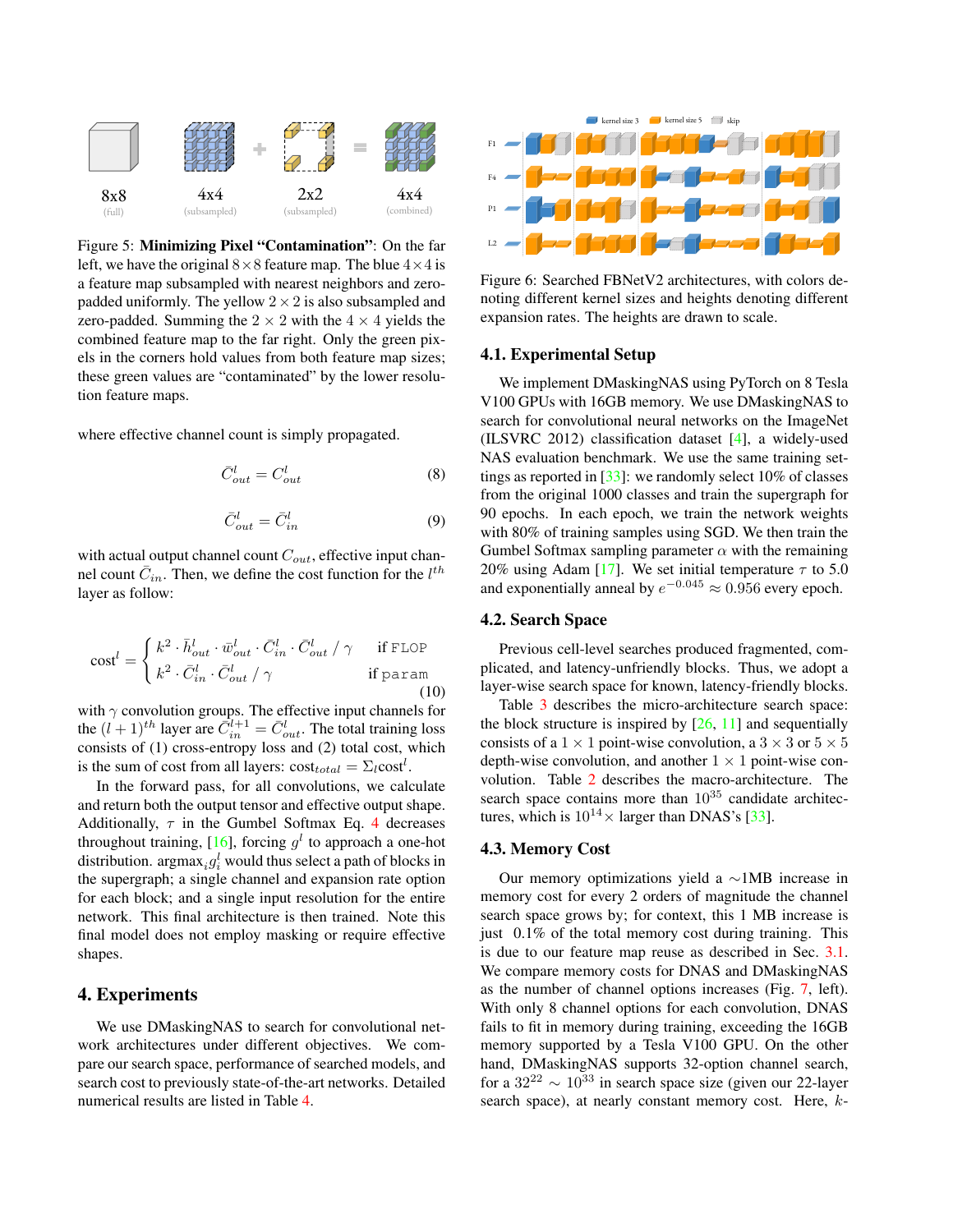Table 2: Macro-architecture for our largest search space, describing block type b, block expansion rate e, number of filters f, number of blocks n, stride of first block s. "TBS" means layer type needs to be searched. Tuples of three values represent the lowest value, highest, and steps between options (low, high, steps). The maximum input resolution for FBNetV2-P models is 288, for FBNetV2-F is 224, and for FBNetV2-L is 256. See supplementary material for all search spaces.

| Max. Input b          |            | e                 | f             | n              | S              |
|-----------------------|------------|-------------------|---------------|----------------|----------------|
| $256^2 \times 3$      | 3x3        | 1                 | 16            | 1              | $\overline{c}$ |
| $128^2 \times 16$ TBS |            | 1                 | (12, 16, 4)   | 1              | 1              |
| $128^2 \times 16$     | <b>TBS</b> | (0.75, 3.25, 0.5) | (16, 28, 4)   | 1              | $\overline{c}$ |
| $64^2 \times 28$      | <b>TBS</b> | (0.75, 3.25, 0.5) | (16, 28, 4)   | $\mathfrak{D}$ | 1              |
| $64^2 \times 28$      | <b>TBS</b> | (0.75, 3.25, 0.5) | (16, 40, 8)   | 1              | $\overline{c}$ |
| $32^2 \times 40$      | <b>TBS</b> | (0.75, 3.25, 0.5) | (16, 40, 8)   | 2              | 1              |
| $32^2 \times 40$      | <b>TBS</b> | (0.75, 3.75, 0.5) | (48, 96, 8)   | 1              | $\overline{c}$ |
| $16^2 \times 96$      | <b>TBS</b> | (0.75, 3.75, 0.5) | (48, 96, 8)   | $\mathfrak{D}$ | 1              |
| $16^2 \times 96$      | <b>TBS</b> | (0.75, 4.5, 0.75) | (72, 128, 8)  | 4              | 1              |
| $16^2 \times 128$     | <b>TBS</b> | (0.75, 4.5, 0.75) | (112, 216, 8) | 1              | $\mathfrak{D}$ |
| $8^2 \times 216$      | <b>TBS</b> | (0.75, 4.5, 0.75) | (112, 216, 8) | 3              | 1              |
| $8^2 \times 216$      | 1x1        |                   | 1984          | 1              | 1              |
| $8^2 \times 1984$     | avgpl      |                   |               | 1              | 1              |
| 1984                  | fc         |                   | 1000          | 1              |                |

Table 3: Micro-architecture search space for block design: non-linearities, kernel sizes, and Squeeze-and-Excite [13].

| block type     | kernel        | squeeze-and-excite | non-linearity |
|----------------|---------------|--------------------|---------------|
| $ir_k3$        | 3             | N                  | relu          |
| $ir_k5$        | 5             | N                  | relu          |
| $ir_k3$ hs     | 3             | N                  | hswish        |
| ir $k$ 5 hs    | 5             | N                  | hswish        |
| ir k3 se       | 3             | Y                  | relu          |
| ir k5 se       | 5             | Y                  | relu          |
| ir $k3$ se hs  | $\mathcal{F}$ | Y                  | hswish        |
| ir $k$ 5 se hs | - 5           | Y                  | hswish        |
| skip           |               |                    |               |

option channel search means that for each convolution with c channels, we search over  $\{c/k, 2c/k, ..., c\}$  channels. To compare larger numbers of channel options, we reduce the number of blocks options in the search space (Fig. 7, right). To compute memory cost, we average the maximum memory allocated during each training step, across 10 epochs.

#### 4.4. Search for ImageNet Models

FLOP-efficient models: We first use DMaskingNAS to find compact models (Fig. 6) for low computational budgets, with models ranging from 50 MFLOPs to 300 MFLOPs in Fig. 8. The searched FBNetV2s outperform all existing networks.



Figure 7: Memory Cost of DNAS vs. DMaskingNAS (Left) Conventional DNAS does not fit into memory with just 8 options per block in channel search. On the other hand, DMaskingNAS's memory cost remains roughly constant, even with 32 channel options per block. (Right) We reduce the number of block options in the search space to fit conventional DNAS into memory. The memory cost growth, as the search space increases, is significantly steeper than that of DMaskingNAS; in fact, DMasking-NAS's memory cost is nearly constant.



Figure 8: ImageNet Accuracy vs. Model FLOPs. We refer to these FLOP-efficient FBNetV2s as FBNetV2-F{1, 2, 3, 4} from left to right.

Storage-efficient models: Many real world scenarios face limited on-device storage space. Thus, we next perform searches for models minimizing parameter count, in Fig. 9. With similar or smaller model size (4M parameters), FBNetV2 achieves 2.6% and 2.9% absolute accuracy gains over MobileNetV3 [11] and FBNet [33], respectively.

Large models: We finally use DMaskingNAS to explore larger models for high-end devices. We compare FBNetV2- Large with networks of 300+ MFLOPs in Fig. 10.

#### 5. Conclusions

We propose a memory-efficient algorithm, drastically expanding the search space for DNAS by supporting searches over spatial and channel dimensions. These contributions target the main bottleneck for DNAS – high memory cost that induces constraints on the search space size – and yield state-of-the-art performance.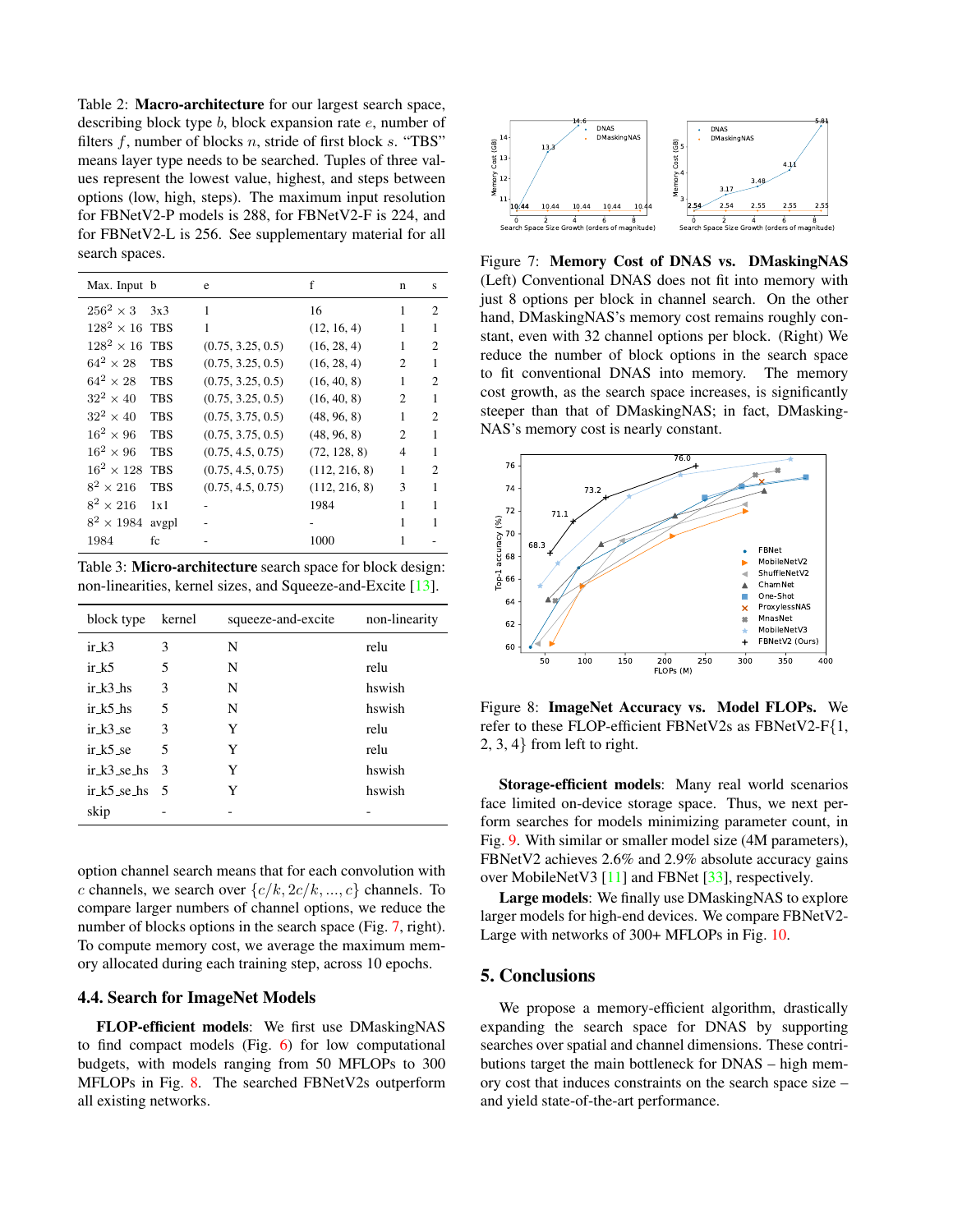| Model                          | Search      |                          | <b>FLOPs</b>                       | $Top-1$ |             |
|--------------------------------|-------------|--------------------------|------------------------------------|---------|-------------|
|                                | Method      | Space                    | Cost (GPU hours)                   |         | Acc $(\% )$ |
| MobileNetV2-0.35 $\times$ [26] | manual      | $\overline{\phantom{a}}$ | $\overline{\phantom{a}}$           | 59M     | 60.3        |
| ShuffleNetV2-0.5 $\times$ [23] | manual      |                          | $\overline{\phantom{a}}$           | 41M     | 60.3        |
| MnasNet- $0.35 \times 729$     | RL          | stage-wise               | $91K^*$                            | 63M     | 64.1        |
| ChamNet-E $[3]$                | EA          | stage-wise               | 28K <sup>+</sup>                   | 54M     | 64.2        |
| FBNet- $0.35 \times 33$        | gradient    | layer-wise               | 0.2K                               | 72M     | 65.3        |
| MobileNetV3-Small [11]         | RL/NetAdapt | stage-wise               | $>91K$ <sup>+</sup>                | 66M     | 67.4        |
| FBNetV2-F1 (ours)              | gradient    | layer-wise               | 0.2K                               | 56M     | 68.3        |
| MobileNetV2-1.0 $\times$ [26]  | manual      |                          | $\overline{\phantom{a}}$           | 300M    | 72.0        |
| ShuffleNetV2-1.5 $\times$ [23] | manual      |                          | $\overline{\phantom{a}}$           | 299M    | 72.6        |
| <b>DARTS</b> [20]              | gradient    | cell                     | 0.3K                               | 595M    | 73.1        |
| FBNetV2-F3 (ours)              | gradient    | layer-wise               | 0.2K                               | 126M    | 73.2        |
| ChamNet-B <sup>[3]</sup>       | EA          | stage-wise               | 28K <sup>+</sup>                   | 323M    | 73.8        |
| <b>FBNet-B</b> [33]            | gradient    | layer-wise               | 0.2K                               | 295M    | 74.1        |
| One-Shot NAS [6]               | EA          | layer-wise               | 0.3K                               | 295M    | 74.2        |
| ProxylessNAS [2]               | gradient/RL | layer-wise               | 0.2K                               | 320M    | 74.6        |
| MobileNetV3-Large [11]         | RL/NetAdapt | stage-wise               | $>91K$ ‡                           | 219M    | 75.2        |
| MnasNet-A1 $[29]$              | RL          | stage-wise               | $91K^*$                            | 312M    | 75.2        |
| FBNetV2-F4 (ours)              | gradient    | layer-wise               | 0.2K                               | 238M    | 76.0        |
| ResNet-50 [9]                  | manual      | $\overline{\phantom{a}}$ | $\overline{\phantom{a}}$           | 4.1B    | 76.0        |
| DenseNet-169 [14]              | manual      |                          |                                    | 3.5B    | 76.2        |
| EfficientNet-B0 $[30]$         | RL/scaling  | stage-wise               | $>91K$ <sup><math>\pm</math></sup> | 390M    | 77.3        |
| FBNetV2-L1 (ours)              | gradient    | layer-wise               | 0.6K                               | 325M    | 77.2        |

Table 4: ImageNet classification performance: For baselines, we cite statistics on ImageNet from the original papers. Our results are bolded. <sup>∗</sup> : The search cost is estimated based on the experimental setup in [29]. †: [3] discovers 5 models with the cost of training 240 networks. ‡: The cost estimation is a lower bound. [11] and [30] combines the approach proposed in [29] with [37] and compound scaling.



Figure 9: ImageNet Accuracy vs. Model Size. We refer to these as parameter-efficient FBNetV2s as FBNetV2-P{1, 2, 3} from left to right.

Acknowledgements In addition to NSF CISE Expeditions Award CCF-1730628, UC Berkeley research is supported by gifts from Alibaba, Amazon Web Services, Ant Financial, CapitalOne, Ericsson, Facebook, Futurewei,



Figure 10: ImageNet Accuracy vs. Model FLOPs for Large Models. We refer to these large FBNetV2s as FBNetV2-L $\{1, 2\}$  from left to right.

Google, Intel, Microsoft, Nvidia, Scotiabank, Splunk and VMware. This material is based upon work supported by the National Science Foundation Graduate Research Fellowship under Grant No. DGE 1752814.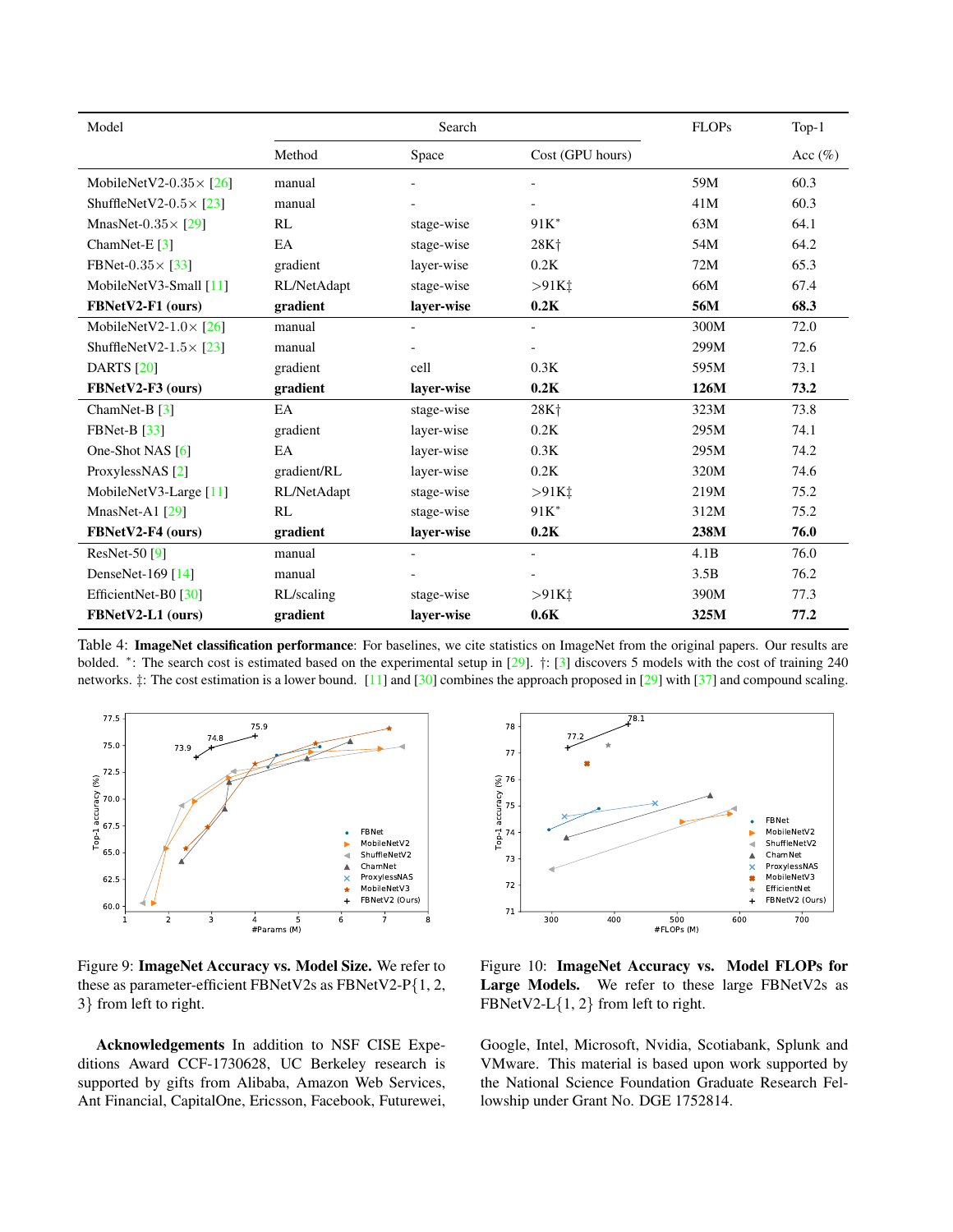# References

- [1] Deep learning performance guide. https: //docs.nvidia.com/deeplearning/sdk/ dl-performance-guide/index.html.
- [2] Han Cai, Ligeng Zhu, and Song Han. Proxylessnas: Direct neural architecture search on target task and hardware. *arXiv preprint arXiv:1812.00332*, 2018.
- [3] Xiaoliang Dai, Peizhao Zhang, Bichen Wu, Hongxu Yin, Fei Sun, Yanghan Wang, Marat Dukhan, Yunqing Hu, Yiming Wu, Yangqing Jia, et al. Chamnet: Towards efficient network design through platform-aware model adaptation. In *Proceedings of the IEEE Conference on Computer Vision and Pattern Recognition*, pages 11398–11407, 2019.
- [4] Jia Deng, Wei Dong, Richard Socher, Li-Jia Li, Kai Li, and Li Fei-Fei. ImageNet: A large-scale hierarchical image database. In *Proc. IEEE Conf. Computer Vision and Pattern Recognition*, pages 248–255, 2009.
- [5] Thomas Elsken, Jan Hendrik Metzen, and Frank Hutter. Neural architecture search: A survey. *arXiv preprint arXiv:1808.05377*, 2018.
- [6] Zichao Guo, Xiangyu Zhang, Haoyuan Mu, Wen Heng, Zechun Liu, Yichen Wei, and Jian Sun. Single path oneshot neural architecture search with uniform sampling. *arXiv preprint arXiv:1904.00420*, 2019.
- [7] Song Han, Huizi Mao, and William J Dally. Deep compression: Compressing deep neural networks with pruning, trained quantization and Huffman coding. *arXiv preprint arXiv:1510.00149*, 2015.
- [8] Song Han, Jeff Pool, John Tran, and William Dally. Learning both weights and connections for efficient neural network. In *Proc. Advances in Neural Information Processing Systems*, pages 1135–1143, 2015.
- [9] Kaiming He, Xiangyu Zhang, Shaoqing Ren, and Jian Sun. Deep residual learning for image recognition. In *Proc. IEEE Conf. Computer Vision and Pattern Recognition*, pages 770– 778, 2016.
- [10] Yang He, Guoliang Kang, Xuanyi Dong, Yanwei Fu, and Yi Yang. Soft filter pruning for accelerating deep convolutional neural networks. *arXiv preprint arXiv:1808.06866*, 2018.
- [11] Andrew Howard, Mark Sandler, Grace Chu, Liang-Chieh Chen, Bo Chen, Mingxing Tan, Weijun Wang, Yukun Zhu, Ruoming Pang, Vijay Vasudevan, et al. Searching for mobilenetv3. *arXiv preprint arXiv:1905.02244*, 2019.
- [12] Andrew G Howard, Menglong Zhu, Bo Chen, Dmitry Kalenichenko, Weijun Wang, Tobias Weyand, Marco Andreetto, and Hartwig Adam. MobileNets: Efficient convolutional neural networks for mobile vision applications. *arXiv preprint arXiv:1704.04861*, 2017.
- [13] Jie Hu, Li Shen, and Gang Sun. Squeeze-and-excitation networks. In *Proceedings of the IEEE conference on computer vision and pattern recognition*, pages 7132–7141, 2018.
- [14] Gao Huang, Zhuang Liu, Laurens Van Der Maaten, and Kilian Q Weinberger. Densely connected convolutional networks. In *Proceedings of the IEEE conference on computer vision and pattern recognition*, pages 4700–4708, 2017.
- [15] Forrest N Iandola, Song Han, Matthew W Moskewicz, Khalid Ashraf, William J Dally, and Kurt Keutzer.

SqueezeNet: AlexNet-level accuracy with 50x fewer parameters and <0.5 MB model size. *arXiv preprint arXiv:1602.07360*, 2016.

- [16] Eric Jang, Shixiang Gu, and Ben Poole. Categorical reparameterization with gumbel-softmax. *arXiv preprint arXiv:1611.01144*, 2016.
- [17] Diederik P Kingma and Jimmy Ba. Adam: A method for stochastic optimization. *arXiv preprint arXiv:1412.6980*, 2014.
- [18] Chenxi Liu, Liang-Chieh Chen, Florian Schroff, Hartwig Adam, Wei Hua, Alan L. Yuille, and Li Fei-Fei. Autodeeplab: Hierarchical neural architecture search for semantic image segmentation. In *The IEEE Conference on Computer Vision and Pattern Recognition (CVPR)*, June 2019.
- [19] Chenxi Liu, Barret Zoph, Jonathon Shlens, Wei Hua, Li-Jia Li, Li Fei-Fei, Alan Yuille, Jonathan Huang, and Kevin Murphy. Progressive neural architecture search. *arXiv preprint arXiv:1712.00559*, 2017.
- [20] Hanxiao Liu, Karen Simonyan, and Yiming Yang. Darts: Differentiable architecture search. *arXiv preprint arXiv:1806.09055*, 2018.
- [21] Ning Liu, Xiaolong Ma, Zhiyuan Xu, Yetang Wang, Jian Tang, and Jieping Ye. Autoslim: An automatic dnn structured pruning framework for ultra-high compression rates, 07 2019.
- [22] Zhuang Liu, Jianguo Li, Zhiqiang Shen, Gao Huang, Shoumeng Yan, and Changshui Zhang. Learning efficient convolutional networks through network slimming. In *Proceedings of the IEEE International Conference on Computer Vision*, pages 2736–2744, 2017.
- [23] Ningning Ma, Xiangyu Zhang, Hai-Tao Zheng, and Jian Sun. ShuffleNet V2: Practical guidelines for efficient CNN architecture design. *arXiv preprint arXiv:1807.11164*, 2018.
- [24] Hieu Pham, Melody Y Guan, Barret Zoph, Quoc V Le, and Jeff Dean. Efficient neural architecture search via parameter sharing. *arXiv preprint arXiv:1802.03268*, 2018.
- [25] Esteban Real, Sherry Moore, Andrew Selle, Saurabh Saxena, Yutaka Leon Suematsu, Jie Tan, Quoc V Le, and Alexey Kurakin. Large-scale evolution of image classifiers. In *Proceedings of the 34th International Conference on Machine Learning-Volume 70*, pages 2902–2911. JMLR. org, 2017.
- [26] Mark Sandler, Andrew Howard, Menglong Zhu, Andrey Zhmoginov, and Liang-Chieh Chen. Inverted residuals and linear bottlenecks: Mobile networks for classification, detection and segmentation. *arXiv preprint arXiv:1801.04381*, 2018.
- [27] Dimitrios Stamoulis, Ruizhou Ding, Di Wang, Dimitrios Lymberopoulos, Bodhi Priyantha, Jie Liu, and Diana Marculescu. Single-path nas: Designing hardware-efficient convnets in less than 4 hours. *arXiv preprint arXiv:1904.02877*, 2019.
- [28] Dimitrios Stamoulis, Ruizhou Ding, Di Wang, Dimitrios Lymberopoulos, Bodhi Priyantha, Jie Liu, and Diana Marculescu. Single-path nas: Device-aware efficient convnet design, 05 2019.
- [29] Mingxing Tan, Bo Chen, Ruoming Pang, Vijay Vasudevan, and Quoc V Le. MnasNet: Platform-aware neural architec-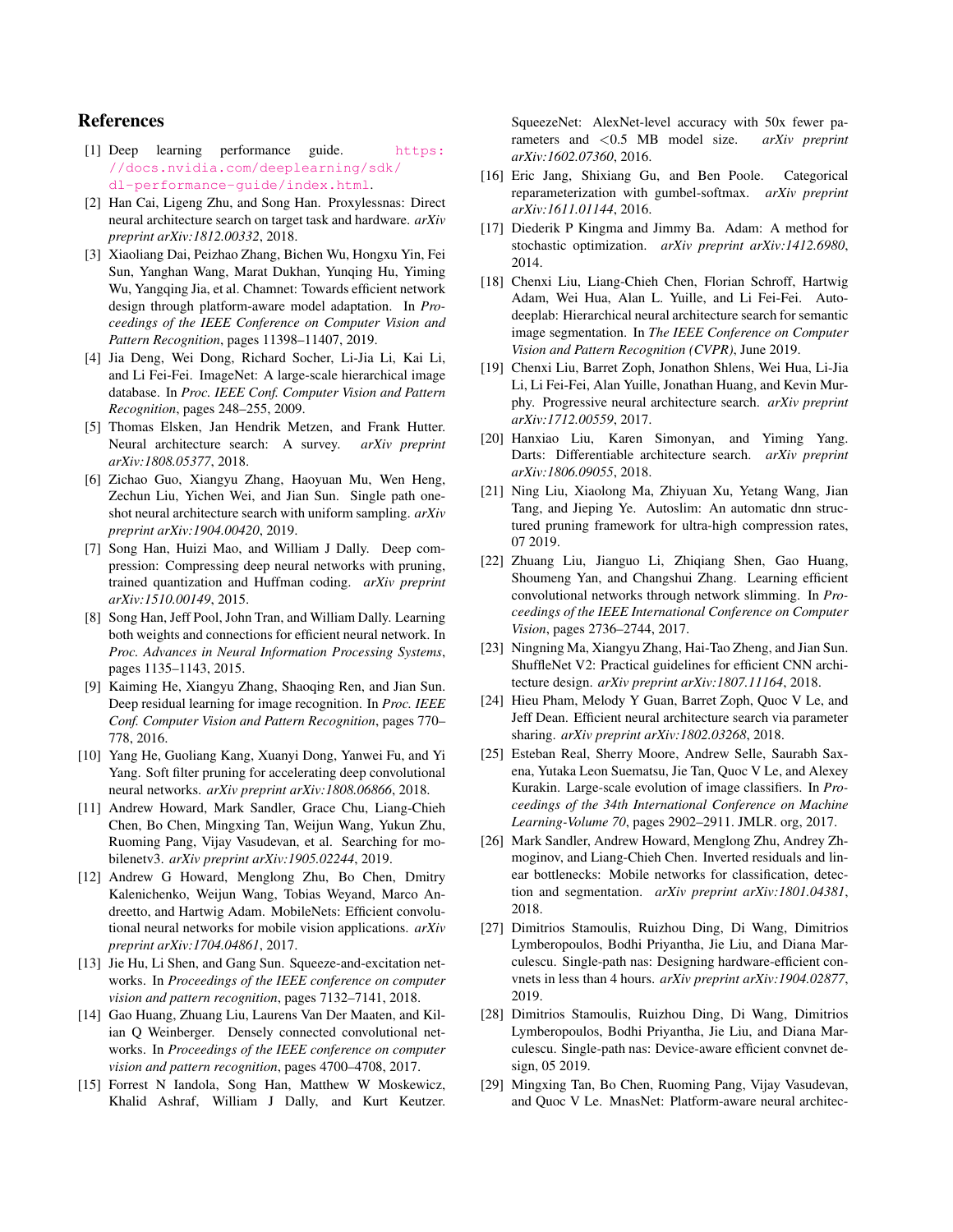ture search for mobile. *arXiv preprint arXiv:1807.11626*, 2018.

- [30] Mingxing Tan and Quoc V Le. Efficientnet: Rethinking model scaling for convolutional neural networks. *arXiv preprint arXiv:1905.11946*, 2019.
- [31] Kuan Wang, Zhijian Liu, Yujun Lin, Ji Lin, and Song Han. Haq: Hardware-aware automated quantization with mixed precision. In *Proceedings of the IEEE Conference on Computer Vision and Pattern Recognition*, pages 8612–8620, 2019.
- [32] Wei Wen, Chunpeng Wu, Yandan Wang, Yiran Chen, and Hai Li. Learning structured sparsity in deep neural networks. In *Proc. Advances in Neural Information Processing Systems*, pages 2074–2082, 2016.
- [33] Bichen Wu, Xiaoliang Dai, Peizhao Zhang, Yanghan Wang, Fei Sun, Yiming Wu, Yuandong Tian, Peter Vajda, Yangqing Jia, and Kurt Keutzer. Fbnet: Hardware-aware efficient convnet design via differentiable neural architecture search. In *Proceedings of the IEEE Conference on Computer Vision and Pattern Recognition*, pages 10734–10742, 2019.
- [34] Bichen Wu, Forrest Iandola, Peter H Jin, and Kurt Keutzer. Squeezedet: ified, small, low power fully convolutional neural networks for real-time object detection for autonomous driving. In *Proceedings of the IEEE Conference on Computer Vision and Pattern Recognition Workshops*, pages 129– 137, 2017.
- [35] Sirui Xie, Hehui Zheng, Chunxiao Liu, and Liang Lin. SNAS: Stochastic neural architecture search. *arXiv preprint arXiv:1812.09926*, 2018.
- [36] Tien-Ju Yang, Yu-Hsin Chen, and Vivienne Sze. Designing energy-efficient convolutional neural networks using energyaware pruning. *arXiv preprint arXiv:1611.05128*, 2016.
- [37] Tien-Ju Yang, Andrew Howard, Bo Chen, Xiao Zhang, Alec Go, Mark Sandler, Vivienne Sze, and Hartwig Adam. NetAdapt: Platform-aware neural network adaptation for mobile applications. In *Proc. European Conf. Computer Vision*, volume 41, page 46, 2018.
- [38] Jiahui Yu, Linjie Yang, Ning Xu, Jianchao Yang, and Thomas Huang. Slimmable neural networks. In *International Conference on Learning Representations*, 2019.
- [39] Barret Zoph and Quoc V Le. Neural architecture search with reinforcement learning. *arXiv preprint arXiv:1611.01578*, 2016.
- [40] Barret Zoph, Vijay Vasudevan, Jonathon Shlens, and Quoc Le. Learning transferable architectures for scalable image recognition. pages 8697–8710, 06 2018.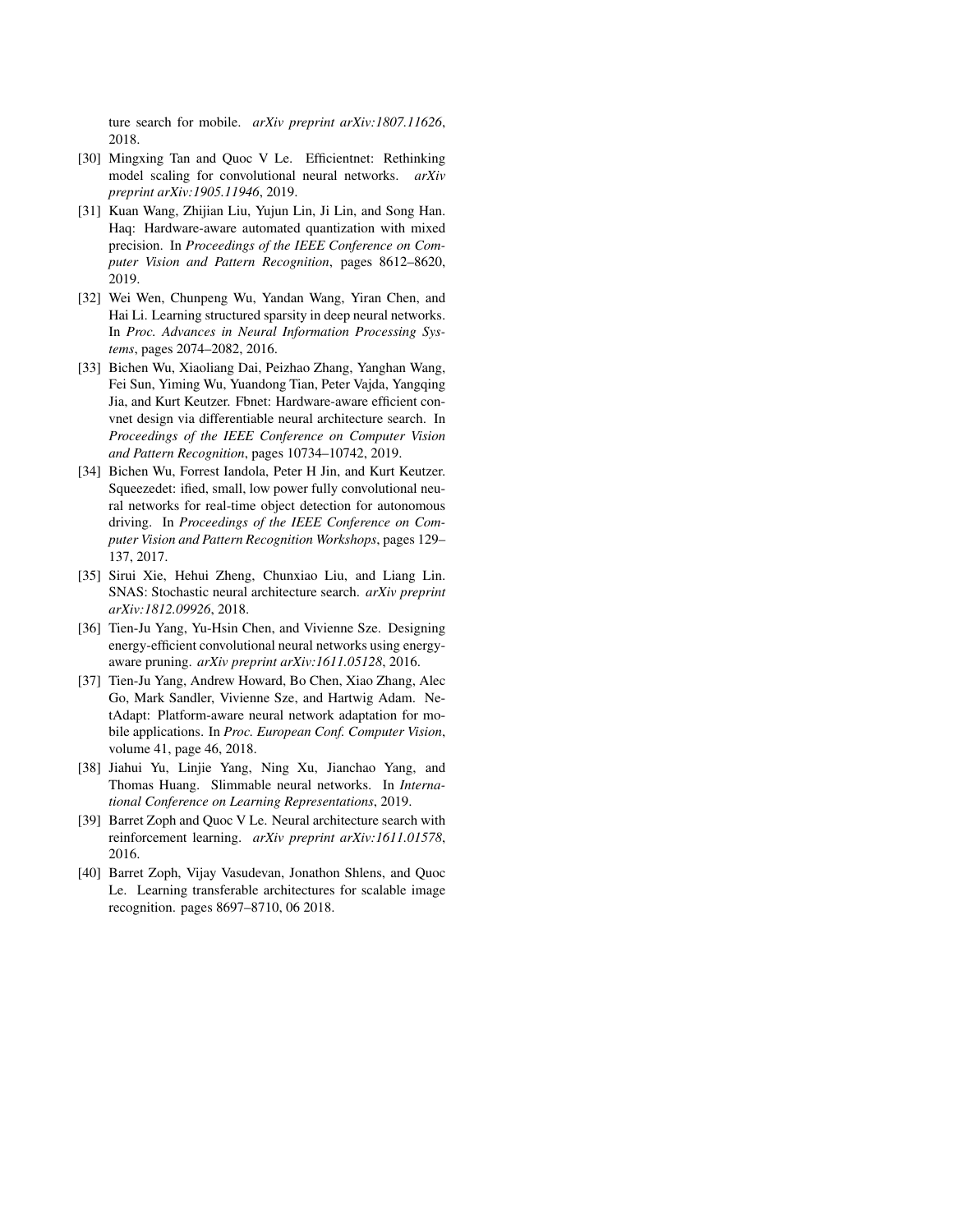# FBNetV2 Supplementary Materials

| Model      | Input | <b>Flops</b> | Top-1 $(\%)$ |
|------------|-------|--------------|--------------|
| FBNetV2-F1 | 128   | 56M          | 68.3         |
| FBNetV2-F2 | 160   | 85M          | 71.1         |
| FBNetV2-F3 | 192   | 126M         | 73.2         |
| FBNetV2-F4 | 224   | 238M         | 76.0         |
| FRNetV2-L1 | 224   | 325M         | 77.2         |
| FBNetV2-L2 | 256   | 422M         | 78.1         |

Table 1: ImageNet FLOP-efficient classification: These are the FBNetV2 models yielded by DMaskingNAS optimizing for FLOP count and accuracy.

| Model      | Input | Params | Top-1 $(\%)$ |
|------------|-------|--------|--------------|
| FBNetV2-P1 | 288   | 2.64M  | 73.9         |
| FRNetV2-P2 | 288   | 2.99M  | 74.8         |
| FBNetV2-P3 | 288   | 4.00M  | 75.9         |

Table 2: ImageNet parameter-efficient classification: These are the FBNetV2 models yielded by DMaskingNAS optimizing for parameter count and accuracy.

# 1. FBNetV2 on ImageNet

We include numeric results for all three categories of FB-NetV2s, optimized for various resource constraints: FLOPefficient FBNetV2-F and large FBNetV2-L in Table 1, parameter-efficient FBNetV2-P in Table 2. See the main manuscript for comparison with previously state-of-the-art results.

#### 2. Macro-architecture Search Spaces

We list the DMaskingNAS macro-architecture search spaces for all three categories of FBNetV2s, optimized for various resource constraints: FLOP-efficient FBNetV2-F in Table 4, parameter-efficient FBNetV2-P in Table 5, and large FBNetV2-L in Table 3. Note that in all classes of models, the micro-architecture search space over blocks remains the same.

Table 3: Macro-architecture for our largest search space for **FBNetV2-L**, describing block type  $b$ , block expansion rate  $e$ , number of filters  $f$ , number of blocks  $n$ . "TBS" means layer type needs to be searched. Tuples of three values additionally represent steps between options (low, high, steps). The maximum input resolution for FBNetV2-L is 256.

| Max. Input b      |            | e                 | f             | n              | S                           |
|-------------------|------------|-------------------|---------------|----------------|-----------------------------|
| $256^2 \times 3$  | 3x3        | 1                 | 16            | 1              | 2                           |
| $128^2 \times 16$ | <b>TBS</b> | $\mathbf{1}$      | (12, 16, 4)   | 1              | 1                           |
| $128^2 \times 16$ | <b>TBS</b> | (0.75, 3.25, 0.5) | (16, 28, 4)   | 1              | 2                           |
| $64^2 \times 28$  | <b>TBS</b> | (0.75, 3.25, 0.5) | (16, 28, 4)   | $\mathfrak{D}$ | 1                           |
| $64^2 \times 28$  | <b>TBS</b> | (0.75, 3.25, 0.5) | (16, 40, 8)   | 1              | 2                           |
| $32^2 \times 40$  | <b>TBS</b> | (0.75, 3.25, 0.5) | (16, 40, 8)   | $\overline{c}$ | 1                           |
| $32^2 \times 40$  | <b>TBS</b> | (0.75, 3.75, 0.5) | (48, 96, 8)   | 1              | $\mathcal{D}_{\mathcal{L}}$ |
| $16^2 \times 96$  | <b>TBS</b> | (0.75, 3.75, 0.5) | (48, 96, 8)   | $\overline{c}$ | 1                           |
| $16^2 \times 96$  | <b>TBS</b> | (0.75, 4.5, 0.75) | (72, 128, 8)  | 4              | 1                           |
| $16^2 \times 128$ | <b>TBS</b> | (0.75, 4.5, 0.75) | (112, 216, 8) | 1              | $\mathcal{D}_{\mathcal{L}}$ |
| $8^2 \times 216$  | <b>TBS</b> | (0.75, 4.5, 0.75) | (112, 216, 8) | 3              |                             |
| $8^2 \times 216$  | 1x1        |                   | 1984          | 1              | 1                           |
| $8^2 \times 1984$ | avgpl      |                   |               | 1              |                             |
| 1984              | fc         |                   | 1000          | 1              |                             |

Table 4: Macro-architecture for our FLOP-efficient search space for FBNetV2-F. The maximum input resolution for FBNetV2-F is 224. See Table 3 for column names.

| Max. Input b          |            | e                 | f             | n              | S              |
|-----------------------|------------|-------------------|---------------|----------------|----------------|
| $224^2 \times 3$      | 3x3        | 1                 | 16            | 1              | $\overline{c}$ |
| $112^2 \times 16$ TBS |            | 1                 | (12, 16, 4)   | 1              | 1              |
| $112^2 \times 16$     | <b>TBS</b> | (0.75, 4.5, 0.75) | (16, 24, 4)   | 1              | 2              |
| $56^2 \times 24$      | <b>TBS</b> | (0.75, 4.5, 0.75) | (16, 24, 4)   | $\overline{c}$ | 1              |
| $56^2 \times 24$      | <b>TBS</b> | (0.75, 4.5, 0.75) | (16, 40, 8)   | 1              | 2              |
| $28^2 \times 40$      | <b>TBS</b> | (0.75, 4.5, 0.75) | (16, 40, 8)   | $\overline{c}$ | 1              |
| $28^2 \times 40$      | <b>TBS</b> | (0.75, 4.5, 0.75) | (48, 80, 8)   | 1              | $\overline{c}$ |
| $14^2 \times 80$      | <b>TBS</b> | (0.75, 4.5, 0.75) | (48, 80, 8)   | 2              | 1              |
| $14^2 \times 80$      | <b>TBS</b> | (0.75, 4.5, 0.75) | (72, 112, 8)  | 3              | 1              |
| $14^2 \times 112$     | <b>TBS</b> | (0.75, 4.5, 0.75) | (112, 184, 8) | 1              | 2              |
| $7^2 \times 184$      | <b>TBS</b> | (0.75, 4.5, 0.75) | (112, 184, 8) | 3              | 1              |
| $7^2 \times 184$      | 1x1        |                   | 1984          | 1              | 1              |
| $7^2 \times 1984$     | avgpl      |                   |               | 1              | 1              |
| 1984                  | fc         |                   | 1000          | 1              |                |